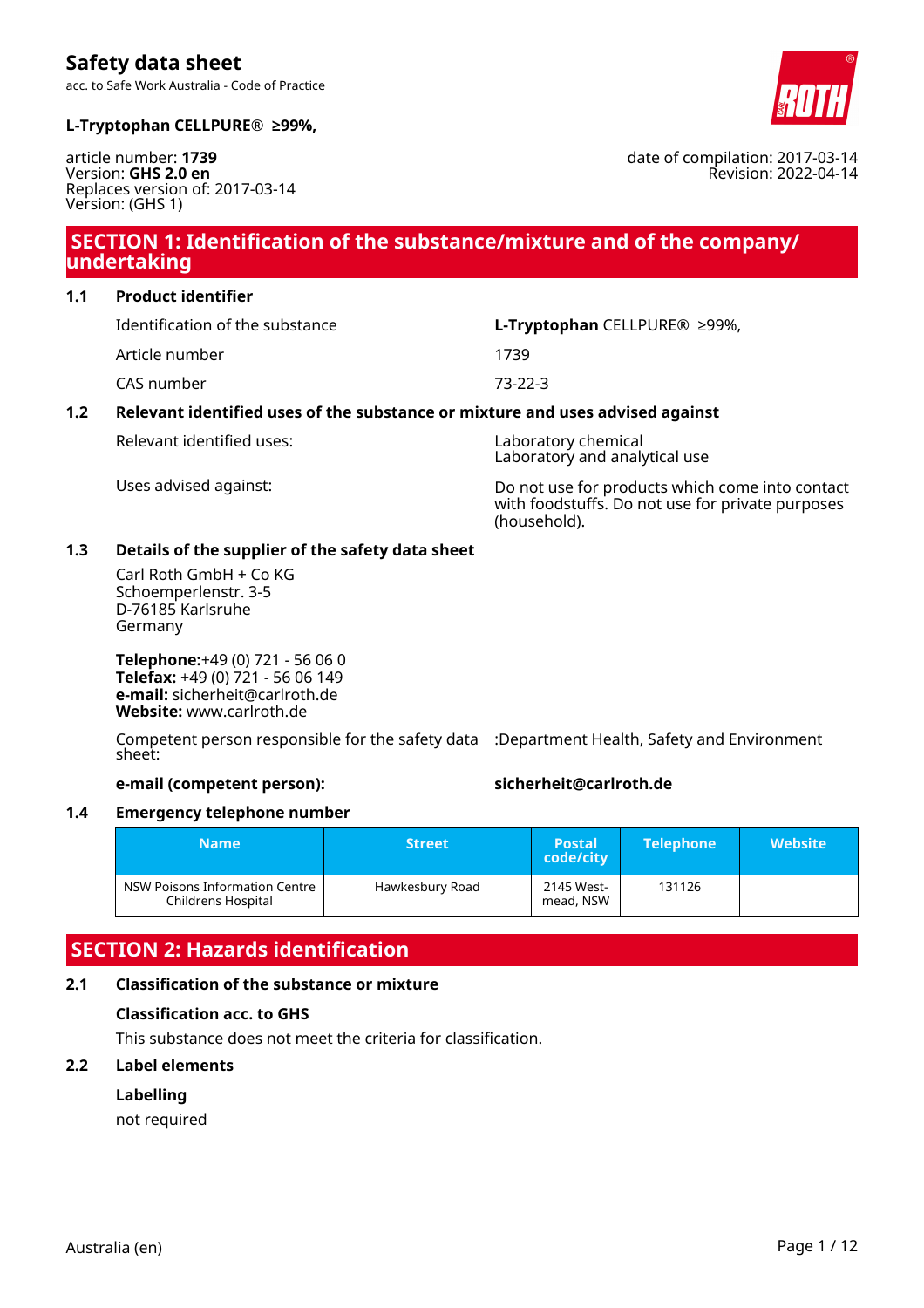acc. to Safe Work Australia - Code of Practice



### **L-Tryptophan CELLPURE® ≥99%,**

article number: **1739**

### **2.3 Other hazards**

### **Results of PBT and vPvB assessment**

According to the results of its assessment, this substance is not a PBT or a vPvB.

### **SECTION 3: Composition/information on ingredients**

#### **3.1 Substances**

| Name of substance | L-Tryptophan              |
|-------------------|---------------------------|
| Molecular formula | $C_{11}H_{12}N_{2}O_{2}$  |
| Molar mass        | 204.2 $9/$ <sub>mol</sub> |
| CAS No            | $73-22-3$                 |

### **SECTION 4: First aid measures**

### **4.1 Description of first aid measures**



#### **General notes**

Take off contaminated clothing.

### **Following inhalation**

Provide fresh air.

### **Following skin contact**

Rinse skin with water/shower.

#### **Following eye contact**

Rinse cautiously with water for several minutes.

#### **Following ingestion**

Rinse mouth. Call a doctor if you feel unwell.

### **4.2 Most important symptoms and effects, both acute and delayed** Symptoms and effects are not known to date.

### **4.3 Indication of any immediate medical attention and special treatment needed** none

### **SECTION 5: Firefighting measures**

**5.1 Extinguishing media**



#### **Suitable extinguishing media**

co-ordinate firefighting measures to the fire surroundings water, foam, alcohol resistant foam, dry extinguishing powder, ABC-powder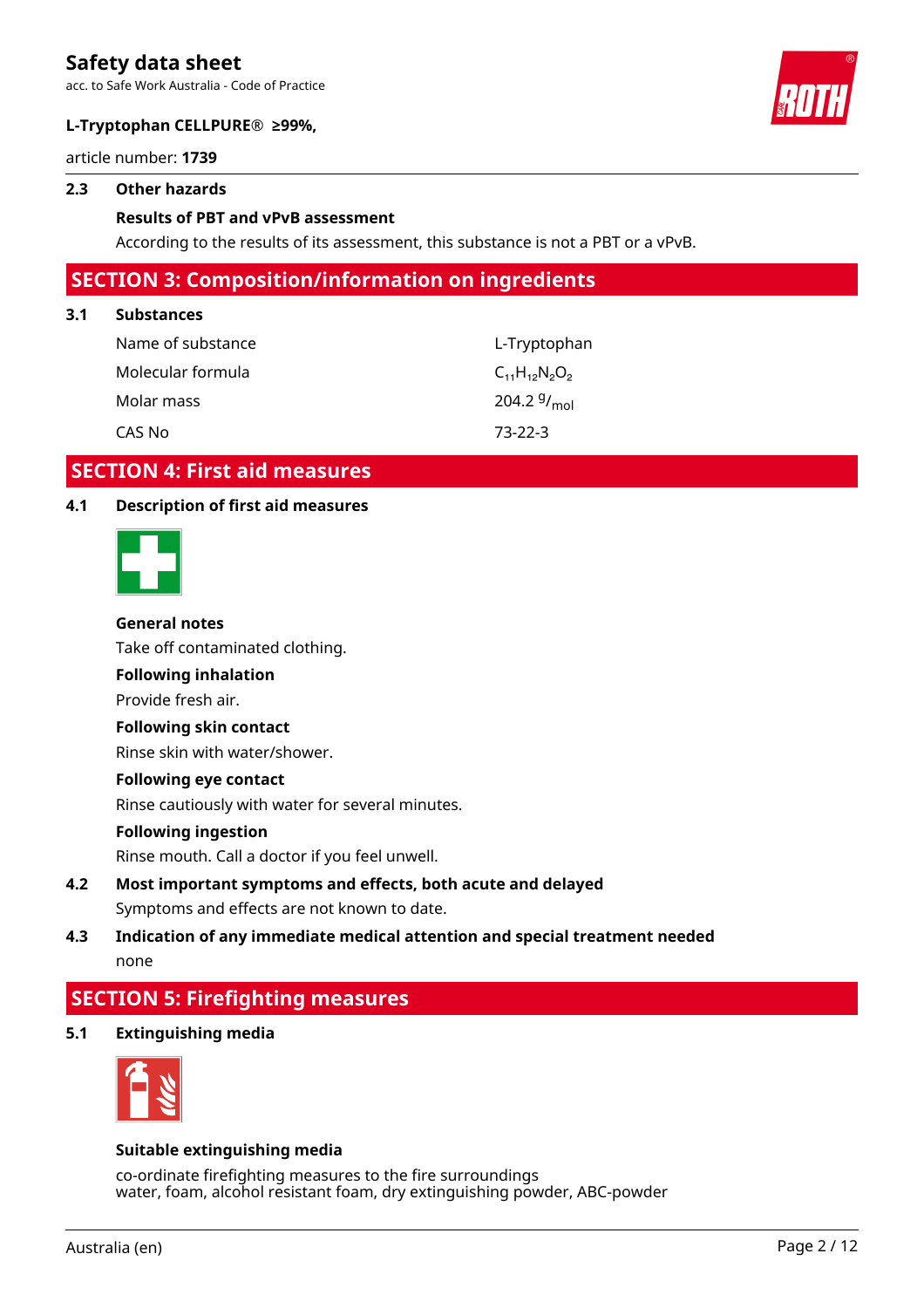acc. to Safe Work Australia - Code of Practice

### **L-Tryptophan CELLPURE® ≥99%,**

article number: **1739**

### **Unsuitable extinguishing media**

water jet

### **5.2 Special hazards arising from the substance or mixture**

Combustible.

### **Hazardous combustion products**

In case of fire may be liberated: Nitrogen oxides (NOx), Carbon monoxide (CO), Carbon dioxide (CO₂)

### **5.3 Advice for firefighters**

In case of fire and/or explosion do not breathe fumes. Fight fire with normal precautions from a reasonable distance. Wear self-contained breathing apparatus.

## **SECTION 6: Accidental release measures**

**6.1 Personal precautions, protective equipment and emergency procedures**



**For non-emergency personnel** Control of dust.

**6.2 Environmental precautions** Keep away from drains, surface and ground water.

### **6.3 Methods and material for containment and cleaning up**

### **Advice on how to contain a spill**

Covering of drains. Take up mechanically.

### **Advice on how to clean up a spill**

Take up mechanically.

### **Other information relating to spills and releases**

Place in appropriate containers for disposal.

### **6.4 Reference to other sections**

Hazardous combustion products: see section 5. Personal protective equipment: see section 8. Incompatible materials: see section 10. Disposal considerations: see section 13.

### **SECTION 7: Handling and storage**

### **7.1 Precautions for safe handling**

No special measures are necessary.

### **Advice on general occupational hygiene**

Keep away from food, drink and animal feedingstuffs.

### **7.2 Conditions for safe storage, including any incompatibilities**

Store in a dry place.

### **Incompatible substances or mixtures**

Observe hints for combined storage.

### **Consideration of other advice:**

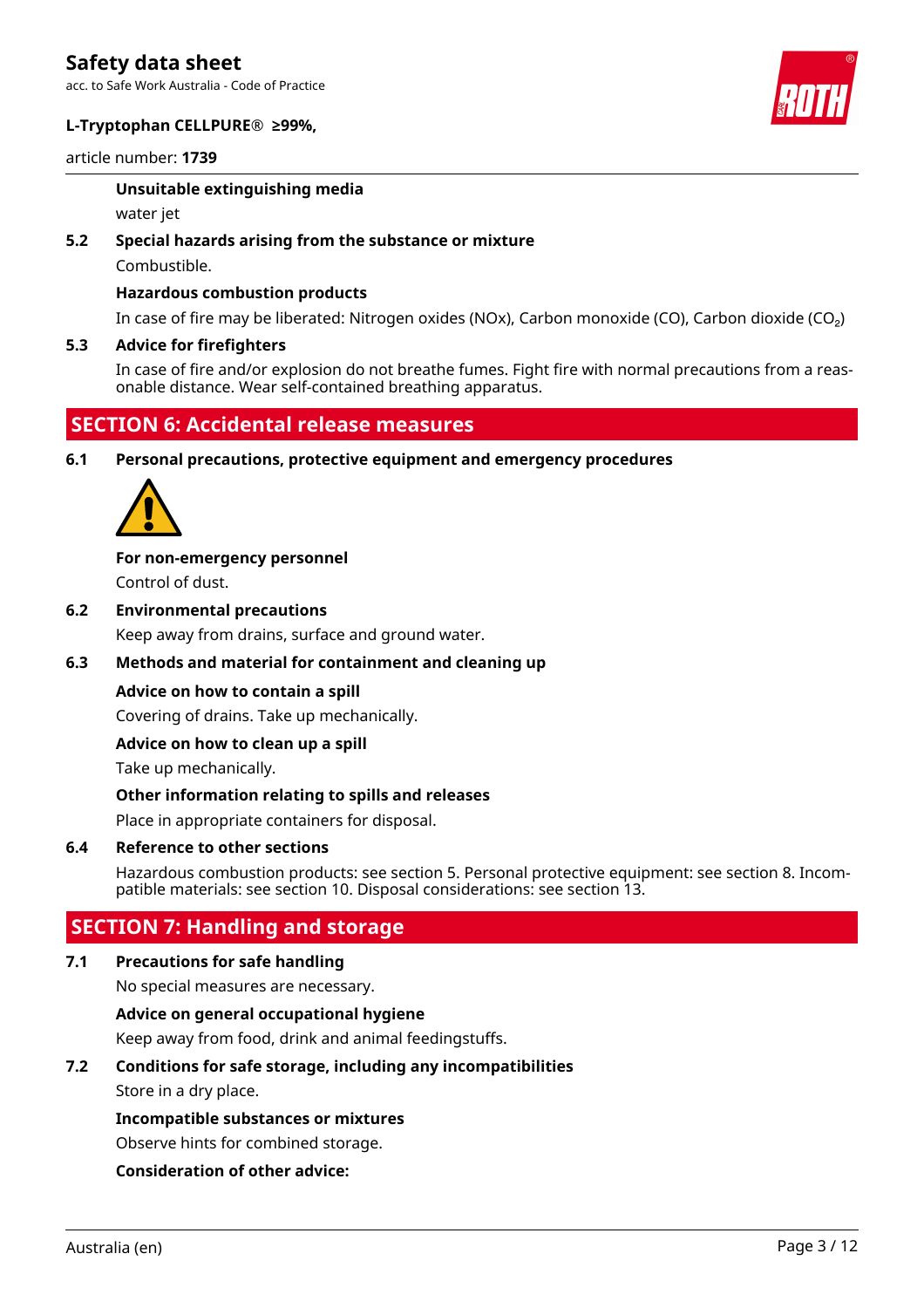acc. to Safe Work Australia - Code of Practice

### **L-Tryptophan CELLPURE® ≥99%,**

article number: **1739**

**Ventilation requirements**

Use local and general ventilation.

**Specific designs for storage rooms or vessels**

Recommended storage temperature: 15 – 25 °C

### **7.3 Specific end use(s)**

No information available.

### **SECTION 8: Exposure controls/personal protection**

#### **8.1 Control parameters**

### **National limit values**

### **Occupational exposure limit values (Workplace Exposure Limits)**

This information is not available.

#### **Human health values**

### **Relevant DNELs and other threshold levels**

| <b>Endpoint</b> | <b>Threshold</b><br><b>level</b> | <b>Protection goal,</b><br>route of exposure | <b>Used in</b>    | <b>Exposure time</b>       |
|-----------------|----------------------------------|----------------------------------------------|-------------------|----------------------------|
| <b>DNEL</b>     | $664 \,\mathrm{mq/m^3}$          | human, inhalatory                            | worker (industry) | chronic - systemic effects |
| <b>DNEL</b>     | 941 mg/kg bw/<br>day             | human, dermal                                | worker (industry) | chronic - systemic effects |

### **Environmental values**

|               | Relevant PNECs and other threshold levels |                   |                                       |                              |  |
|---------------|-------------------------------------------|-------------------|---------------------------------------|------------------------------|--|
| End-<br>point | <b>Threshold</b><br>level                 | <b>Organism</b>   | <b>Environmental com-</b><br>partment | <b>Exposure time</b>         |  |
| <b>PNEC</b>   | $2 \frac{mg}{l}$                          | aquatic organisms | sewage treatment plant<br>(STP)       | short-term (single instance) |  |

### **8.2 Exposure controls**

### **Individual protection measures (personal protective equipment)**

#### **Eye/face protection**



Use safety goggle with side protection.

### **Skin protection**



### **• hand protection**

Wear suitable gloves. Chemical protection gloves are suitable, which are tested according to EN 374.

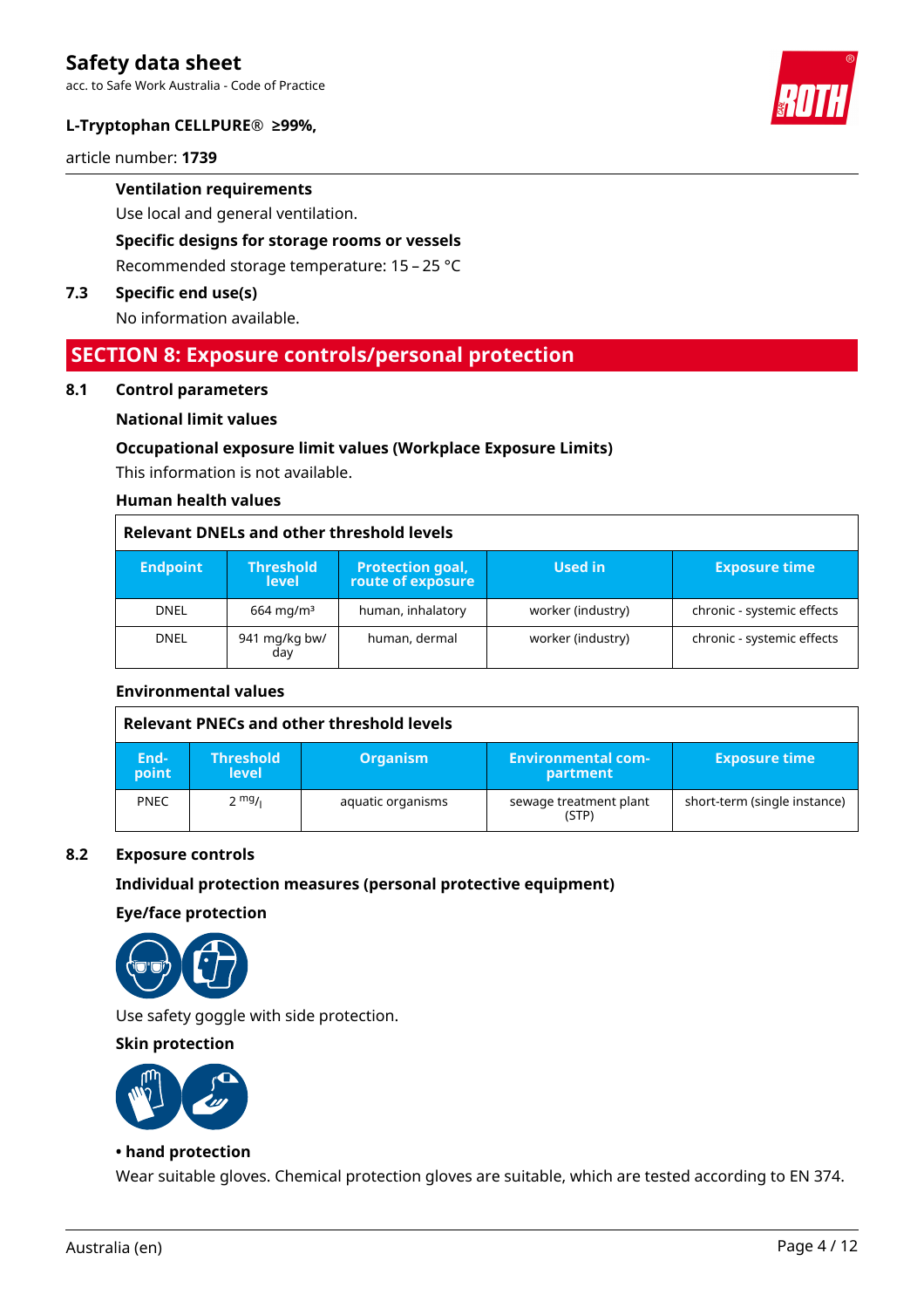acc. to Safe Work Australia - Code of Practice



### **L-Tryptophan CELLPURE® ≥99%,**

article number: **1739**

### **• type of material**

NBR (Nitrile rubber)

### **• material thickness**

>0,11 mm

### **• breakthrough times of the glove material**

>480 minutes (permeation: level 6)

### **• other protection measures**

Take recovery periods for skin regeneration. Preventive skin protection (barrier creams/ointments) is recommended.

### **Respiratory protection**



Respiratory protection necessary at: Dust formation. Particulate filter device (EN 143). P1 (filters at least 80 % of airborne particles, colour code: White).

### **Environmental exposure controls**

Keep away from drains, surface and ground water.

# **SECTION 9: Physical and chemical properties**

### **9.1 Information on basic physical and chemical properties**

| Physical state                                              | solid                                                                            |
|-------------------------------------------------------------|----------------------------------------------------------------------------------|
| Form                                                        | powder, amorphous                                                                |
| Colour                                                      | white - whitish                                                                  |
| Odour                                                       | odourless                                                                        |
| Melting point/freezing point                                | 278.3 – 279.3 °C at 1,013 hPa (ECHA)                                             |
| Boiling point or initial boiling point and boiling<br>range | not determined                                                                   |
| Flammability                                                | this material is combustible, but will not ignite<br>readily                     |
| Lower and upper explosion limit                             | not determined                                                                   |
| Flash point                                                 | not applicable                                                                   |
| Auto-ignition temperature                                   | >400 °C at 1,013 hPa (ECHA) (relative self-igni-<br>tion temperature for solids) |
| Decomposition temperature                                   | 288 – 292 °C at 1,013 hPa (ECHA)                                                 |
| pH (value)                                                  | 5.5 – 7 (in aqueous solution: 1 $9/1$ , 25 °C) (ECHA)                            |
| Kinematic viscosity                                         | not relevant                                                                     |
| Solubility(ies)                                             |                                                                                  |
| Water solubility                                            | 11.4 $9/1$ at 25 °C (ECHA)                                                       |

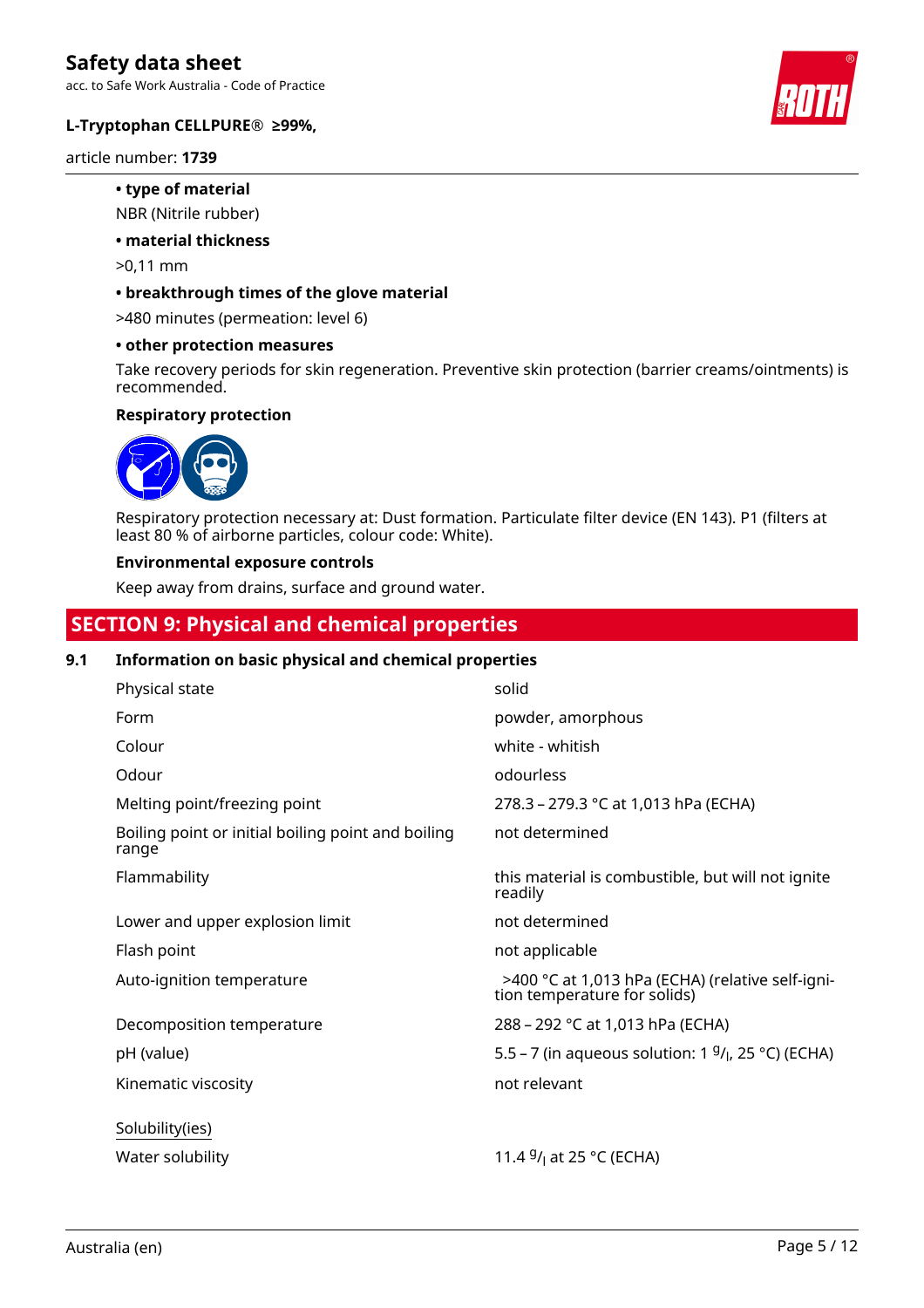acc. to Safe Work Australia - Code of Practice

### **L-Tryptophan CELLPURE® ≥99%,**

article number: **1739**



|     | Partition coefficient                                  |                                                                |
|-----|--------------------------------------------------------|----------------------------------------------------------------|
|     | Partition coefficient n-octanol/water (log value):     | -1.06 (pH value: 7) (ECHA)                                     |
|     | Vapour pressure                                        | 0 hPa at 25 $^{\circ}$ C                                       |
|     | Density and/or relative density                        |                                                                |
|     | Density                                                | not determined                                                 |
|     | Relative vapour density                                | information on this property is not available                  |
|     | Particle characteristics                               | No data available.                                             |
|     | Other safety parameters                                |                                                                |
|     | Oxidising properties                                   | none                                                           |
| 9.2 | <b>Other information</b>                               |                                                                |
|     | Information with regard to physical hazard<br>classes: | hazard classes acc. to GHS<br>(physical hazards): not relevant |
|     | Other safety characteristics:                          |                                                                |
|     | Surface tension                                        | $>60$ <sup>mN</sup> / <sub>m</sub> (ECHA)                      |

# **SECTION 10: Stability and reactivity**

### **10.1 Reactivity**

The product in the delivered form is not dust explosion capable; the enrichment of fine dust however leads to the danger of dust explosion.

### **10.2 Chemical stability**

The material is stable under normal ambient and anticipated storage and handling conditions of temperature and pressure.

### **10.3 Possibility of hazardous reactions**

**Violent reaction with:** strong oxidiser

### **10.4 Conditions to avoid**

Keep away from heat. Decompostion takes place from temperatures above: 288 – 292 °C at 1,013 hPa.

### **10.5 Incompatible materials**

There is no additional information.

### **10.6 Hazardous decomposition products**

Hazardous combustion products: see section 5.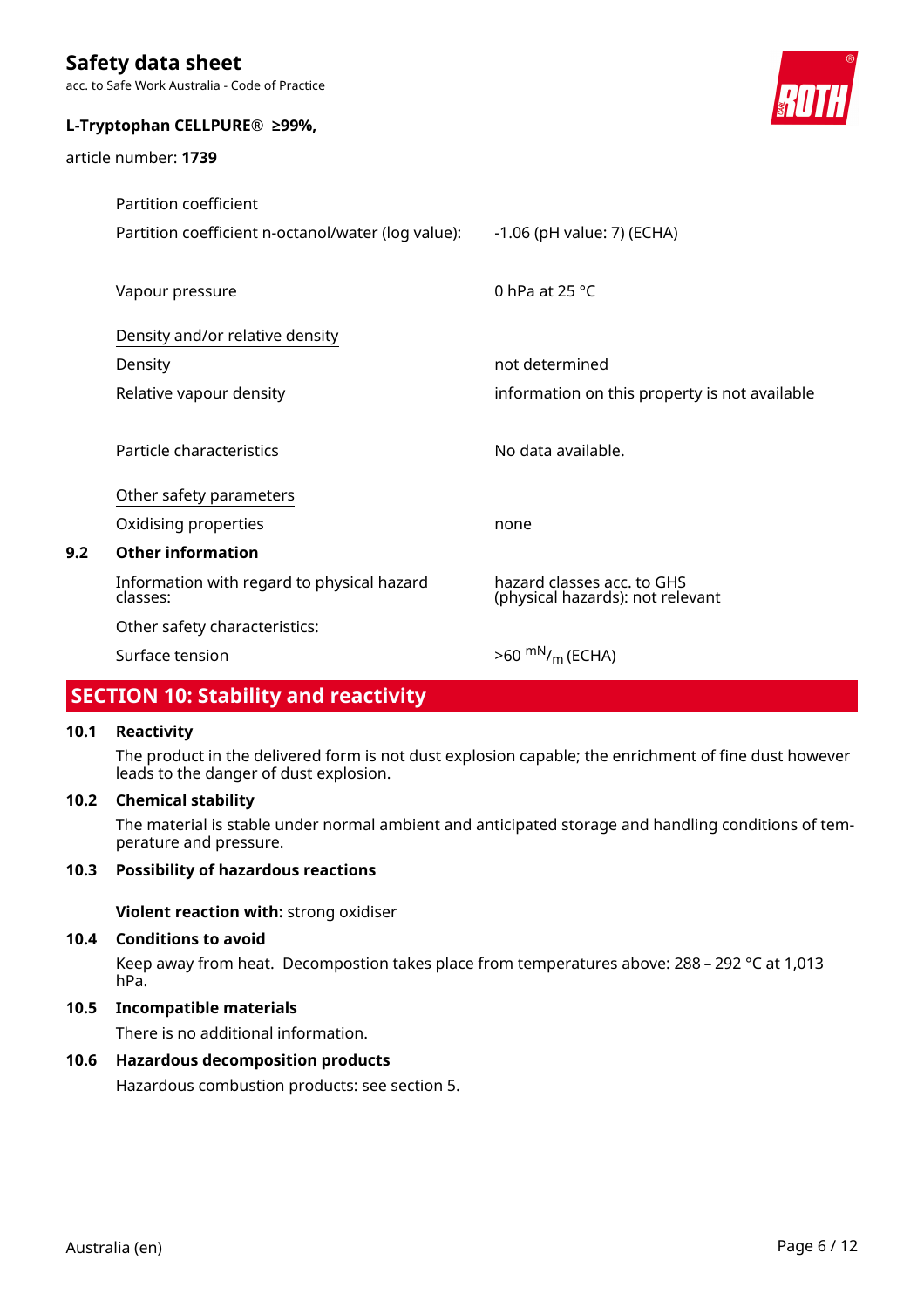acc. to Safe Work Australia - Code of Practice



### **L-Tryptophan CELLPURE® ≥99%,**

article number: **1739**

# **SECTION 11: Toxicological information**

### **11.1 Information on toxicological effects**

### **Classification acc. to GHS**

This substance does not meet the criteria for classification.

### **Acute toxicity**

Shall not be classified as acutely toxic.

| <b>Acute toxicity</b>     |                 |                                        |                |               |               |
|---------------------------|-----------------|----------------------------------------|----------------|---------------|---------------|
| <b>Exposure route</b>     | <b>Endpoint</b> | <b>Value</b>                           | <b>Species</b> | <b>Method</b> | <b>Source</b> |
| oral                      | LD50            | $>2,000$ mg/ <sub>kg</sub>             | rat            |               | ECHA          |
| inhalation: dust/<br>mist | <b>LC50</b>     | >5.17 <sup>mg</sup> / <sub>l</sub> /4h | rat            |               | ECHA          |

### **Skin corrosion/irritation**

Shall not be classified as corrosive/irritant to skin.

### **Serious eye damage/eye irritation**

Shall not be classified as seriously damaging to the eye or eye irritant.

### **Respiratory or skin sensitisation**

Shall not be classified as a respiratory or skin sensitiser.

### **Germ cell mutagenicity**

Shall not be classified as germ cell mutagenic.

### **Carcinogenicity**

Shall not be classified as carcinogenic.

### **Reproductive toxicity**

Shall not be classified as a reproductive toxicant.

### **Specific target organ toxicity - single exposure**

Shall not be classified as a specific target organ toxicant (single exposure).

### **Specific target organ toxicity - repeated exposure**

Shall not be classified as a specific target organ toxicant (repeated exposure).

### **Aspiration hazard**

Shall not be classified as presenting an aspiration hazard.

### **Symptoms related to the physical, chemical and toxicological characteristics**

### **• If swallowed**

Data are not available.

**• If in eyes**

Data are not available.

### **• If inhaled**

Data are not available.

**• If on skin**

Data are not available.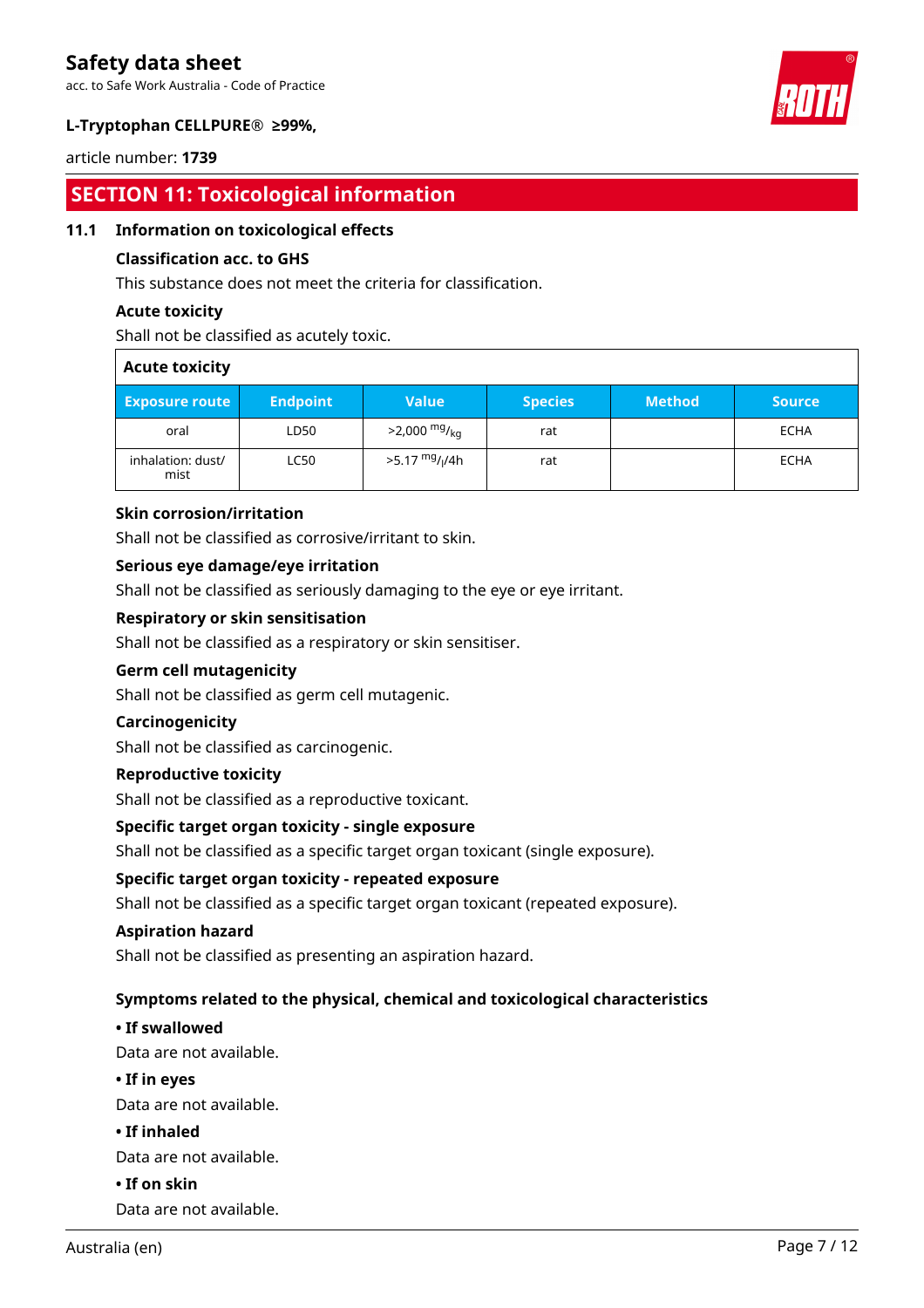acc. to Safe Work Australia - Code of Practice



### **L-Tryptophan CELLPURE® ≥99%,**

article number: **1739**

### **• Other information**

Health effects are not known.

**11.2 Endocrine disrupting properties** Not listed.

# **SECTION 12: Ecological information**

### **12.1 Toxicity**

Harmful to aquatic life.

| <b>Aquatic toxicity (acute)</b> |                     |                       |               |                         |
|---------------------------------|---------------------|-----------------------|---------------|-------------------------|
| <b>Endpoint</b>                 | Value               | <b>Species</b>        | <b>Source</b> | <b>Exposure</b><br>time |
| EC50                            | $>100 \frac{mg}{l}$ | aquatic invertebrates | <b>ECHA</b>   | 48 h                    |
| ErC50                           | $>84.8$ mg/         | algae                 | <b>ECHA</b>   | 72 h                    |

### **Biodegradation**

The substance is readily biodegradable.

### **12.2 Process of degradability**

Theoretical Oxygen Demand with nitrification: 2.135 <sup>mg</sup>/<sub>mg</sub> Theoretical Oxygen Demand: 1.802  $^{\text{mg}}$ /<sub>mg</sub> Theoretical Carbon Dioxide: 2.37 <sup>mg</sup>/<sub>mg</sub>

| <b>Process of degradability</b> |                         |       |  |
|---------------------------------|-------------------------|-------|--|
| <b>Process</b>                  | <b>Degradation rate</b> | \Time |  |
| carbon dioxide generation       | 77 %                    | 28 d  |  |

### **12.3 Bioaccumulative potential**

Does not significantly accumulate in organisms.

| n-octanol/water (log KOW) | -1.06 (pH value: 7) (ECHA) |
|---------------------------|----------------------------|
|---------------------------|----------------------------|

### **12.4 Mobility in soil**

Data are not available.

**12.5 Results of PBT and vPvB assessment**

Data are not available.

# **12.6 Endocrine disrupting properties**

Not listed.

### **12.7 Other adverse effects**

Data are not available.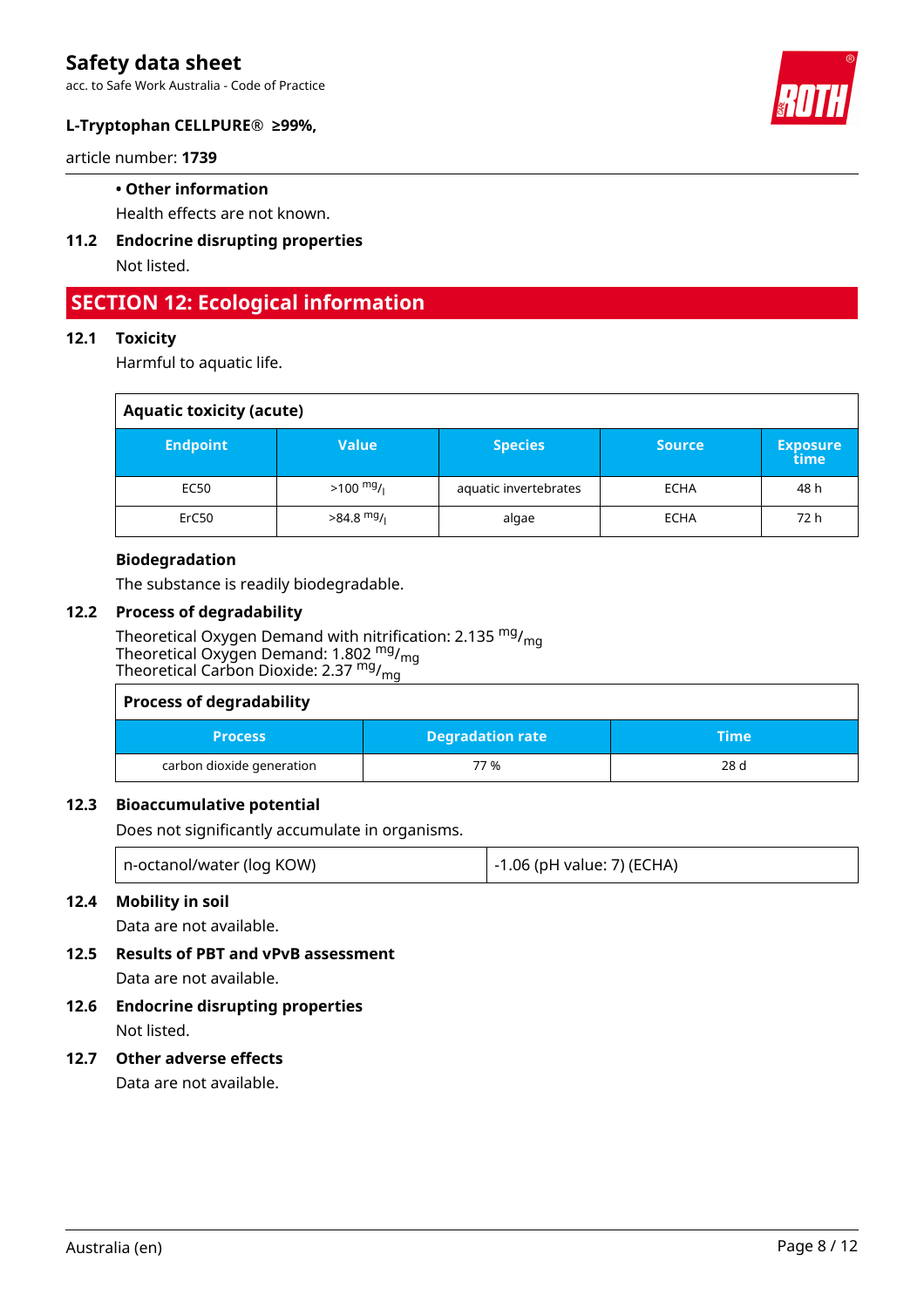acc. to Safe Work Australia - Code of Practice



### **L-Tryptophan CELLPURE® ≥99%,**

article number: **1739**

# **SECTION 13: Disposal considerations**

### **13.1 Waste treatment methods**



Consult the appropriate local waste disposal expert about waste disposal.

### **Sewage disposal-relevant information**

Do not empty into drains.

### **13.3 Remarks**

Waste shall be separated into the categories that can be handled separately by the local or national waste management facilities. Please consider the relevant national or regional provisions.

| <b>SECTION 14: Transport information</b> |  |
|------------------------------------------|--|
|------------------------------------------|--|

- 
- **14.2 UN proper shipping name** not assigned
- **14.3 Transport hazard class(es)** not assigned
- **14.4 Packing group not assigned not assigned**
- 

**14.1 UN number 14.1 UN number not subject to transport regulations** 

- 
- 
- 
- **14.5 Environmental hazards** non-environmentally hazardous acc. to the dangerous goods regulations
- **14.6 Special precautions for user** There is no additional information.
- **14.7 Transport in bulk according to Annex II of MARPOL and the IBC Code** The cargo is not intended to be carried in bulk.

### **14.8 Information for each of the UN Model Regulations**

**Transport informationNational regulationsAdditional information(UN RTDG)**

Not subject to transport regulations. UN RTDG

**International Maritime Dangerous Goods Code (IMDG) - Additional information** Not subject to IMDG.

**International Civil Aviation Organization (ICAO-IATA/DGR) - Additional information** Not subject to ICAO-IATA.

# **SECTION 15: Regulatory information**

**15.1 Safety, health and environmental regulations/legislation specific for the substance or mixture** There is no additional information.

### **National regulations(Australia)**

**Australian Inventory of Chemical Substances(AICS)**

Substance is listed.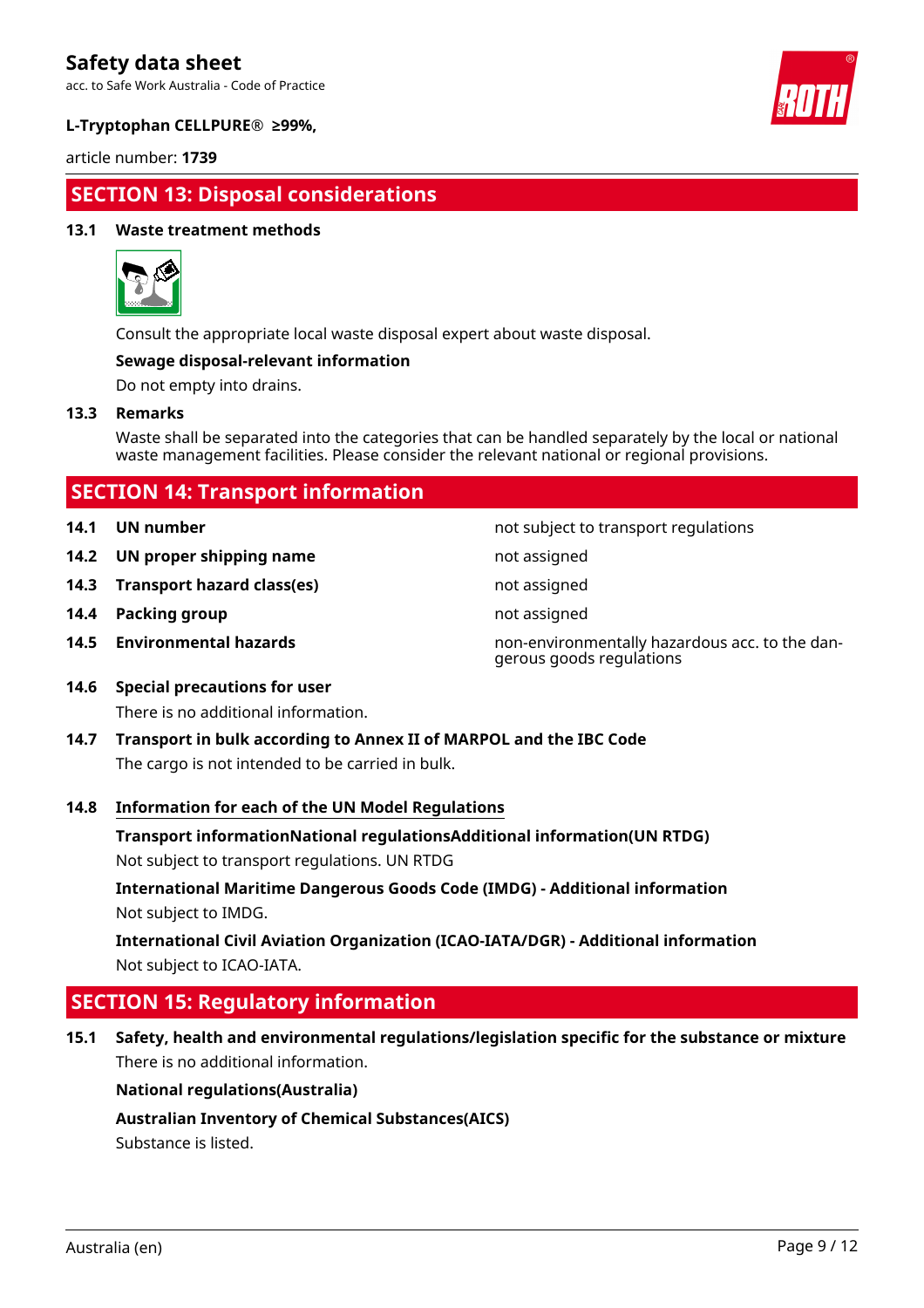acc. to Safe Work Australia - Code of Practice





article number: **1739**

### **Other information**

Directive 94/33/EC on the protection of young people at work. Observe employment restrictions under the Maternity Protection Directive (92/85/EEC) for expectant or nursing mothers.

#### **National inventories**

| <b>Country</b> | <b>Inventory</b> | <b>Status</b>       |
|----------------|------------------|---------------------|
| AU             | <b>AICS</b>      | substance is listed |
| CA             | <b>DSL</b>       | substance is listed |
| <b>CN</b>      | <b>IECSC</b>     | substance is listed |
| EU             | ECSI             | substance is listed |
| EU             | REACH Reg.       | substance is listed |
| JP             | <b>CSCL-ENCS</b> | substance is listed |
| <b>KR</b>      | KECI             | substance is listed |
| <b>MX</b>      | INSQ             | substance is listed |
| NZ             | NZIOC            | substance is listed |
| PH             | <b>PICCS</b>     | substance is listed |
| <b>TW</b>      | <b>TCSI</b>      | substance is listed |
| US.            | <b>TSCA</b>      | substance is listed |

**Legend<br>AICS<br>CSCL-ENCS<br>DSL<br>ECSI<br>IECSC** AICS Australian Inventory of Chemical Substances CSCL-ENCS List of Existing and New Chemical Substances (CSCL-ENCS) DSL Domestic Substances List (DSL) ECSI EC Substance Inventory (EINECS, ELINCS, NLP) IECSC Inventory of Existing Chemical Substances Produced or Imported in China INSQ National Inventory of Chemical Substances KECI Korea Existing Chemicals Inventory NZIoC New Zealand Inventory of Chemicals PICCS Philippine Inventory of Chemicals and Chemical Substances (PICCS) REACH Reg. REACH registered substances TCSI Taiwan Chemical Substance Inventory TSCA Toxic Substance Control Act

### **15.2 Chemical Safety Assessment**

No Chemical Safety Assessment has been carried out for this substance.

### **SECTION 16: Other information**

#### **Indication of changes (revised safety data sheet)**

Alignment to regulation: Globally Harmonized System of Classification and Labelling of Chemicals ("Purple book").

Restructuring: section 9, section 14

| <b>Section</b> | <b>Former entry (text/value)</b>                                                                                                                                                                                  | <b>Actual entry (text/value)</b>                                                                | Safety-<br>relev-<br>ant |
|----------------|-------------------------------------------------------------------------------------------------------------------------------------------------------------------------------------------------------------------|-------------------------------------------------------------------------------------------------|--------------------------|
| 2.1            | Classification acc. to GHS:<br>This substance does not meet the criteria for<br>classification in accordance with Regulation No<br>1272/2008/EC. This substance does not meet<br>the criteria for classification. | Classification acc. to GHS:<br>This substance does not meet the criteria for<br>classification. | yes                      |
| 2.2            | Signal word:<br>not required                                                                                                                                                                                      |                                                                                                 | yes                      |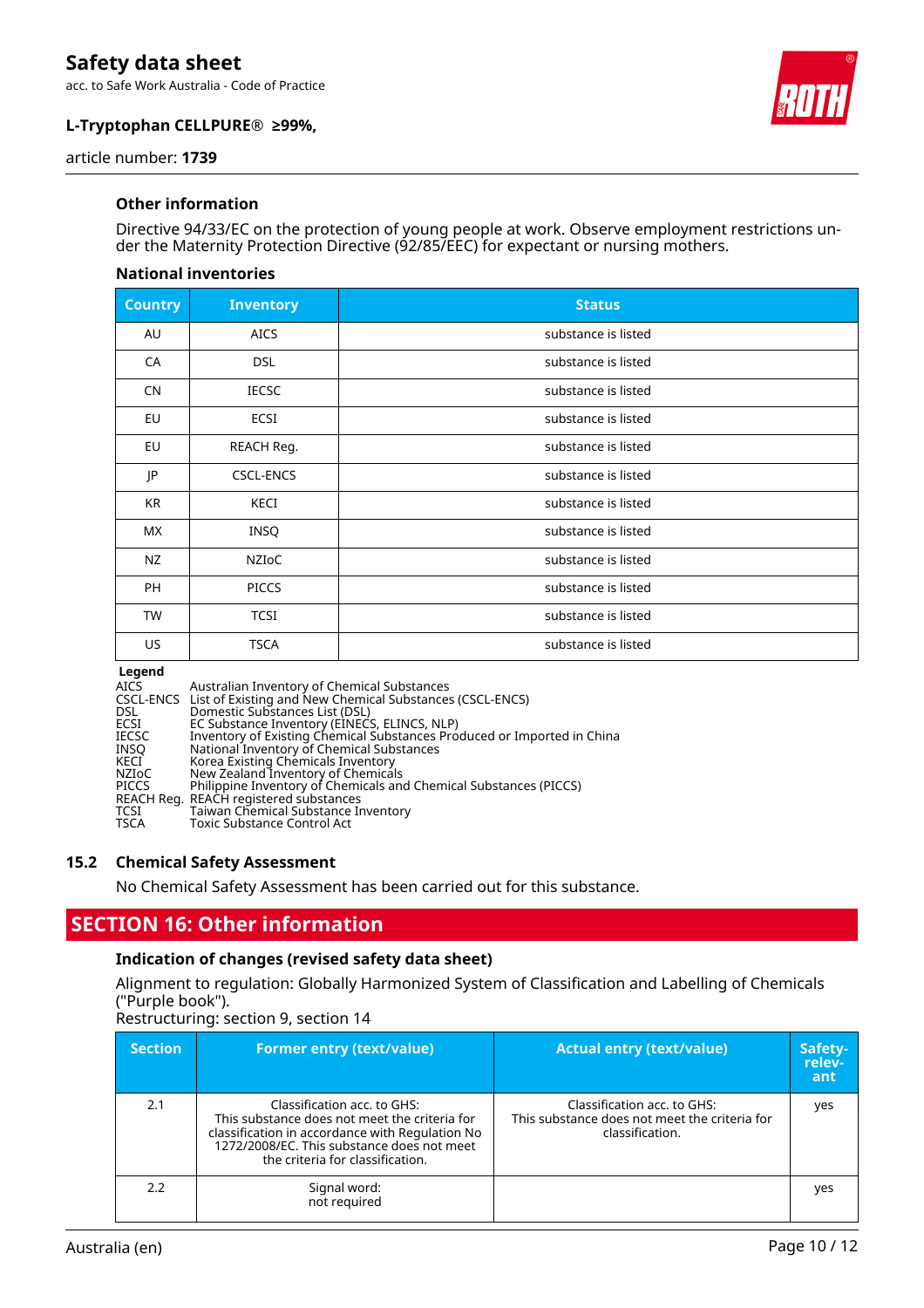acc. to Safe Work Australia - Code of Practice



### **L-Tryptophan CELLPURE® ≥99%,**

article number: **1739**

| <b>Section</b> | <b>Former entry (text/value)</b>                      | <b>Actual entry (text/value)</b>                                                                                             | Safety-<br>relev-<br>ant |
|----------------|-------------------------------------------------------|------------------------------------------------------------------------------------------------------------------------------|--------------------------|
| 2.3            | Other hazards:<br>There is no additional information. | Other hazards                                                                                                                | yes                      |
| 2.3            |                                                       | Results of PBT and vPvB assessment:<br>According to the results of its assessment, this<br>substance is not a PBT or a vPvB. | yes                      |

### **Abbreviations and acronyms**

| Abbr.           | <b>Descriptions of used abbreviations</b>                                                                                                                                           |
|-----------------|-------------------------------------------------------------------------------------------------------------------------------------------------------------------------------------|
| CAS             | Chemical Abstracts Service (service that maintains the most comprehensive list of chemical substances)                                                                              |
| <b>DGR</b>      | Dangerous Goods Regulations (see IATA/DGR)                                                                                                                                          |
| <b>DNEL</b>     | Derived No-Effect Level                                                                                                                                                             |
| <b>EC50</b>     | Effective Concentration 50 %. The EC50 corresponds to the concentration of a tested substance causing<br>50 % changes in response (e.g. on growth) during a specified time interval |
| <b>EINECS</b>   | European Inventory of Existing Commercial Chemical Substances                                                                                                                       |
| <b>ELINCS</b>   | European List of Notified Chemical Substances                                                                                                                                       |
| ErC50           | $\equiv$ EC50: in this method, that concentration of test substance which results in a 50 % reduction in either<br>growth (EbC50) or growth rate (ErC50) relative to the control    |
| <b>GHS</b>      | "Globally Harmonized System of Classification and Labelling of Chemicals" developed by the United Na-<br>tions                                                                      |
| <b>IATA</b>     | <b>International Air Transport Association</b>                                                                                                                                      |
| <b>IATA/DGR</b> | Dangerous Goods Regulations (DGR) for the air transport (IATA)                                                                                                                      |
| <b>ICAO</b>     | <b>International Civil Aviation Organization</b>                                                                                                                                    |
| <b>IMDG</b>     | International Maritime Dangerous Goods Code                                                                                                                                         |
| <b>LC50</b>     | Lethal Concentration 50%: the LC50 corresponds to the concentration of a tested substance causing 50 %<br>lethality during a specified time interval                                |
| LD50            | Lethal Dose 50 %: the LD50 corresponds to the dose of a tested substance causing 50 % lethality during a<br>specified time interval                                                 |
| <b>MARPOL</b>   | International Convention for the Prevention of Pollution from Ships (abbr. of "Marine Pollutant")                                                                                   |
| <b>NLP</b>      | No-Longer Polymer                                                                                                                                                                   |
| PBT             | Persistent, Bioaccumulative and Toxic                                                                                                                                               |
| PNEC            | <b>Predicted No-Effect Concentration</b>                                                                                                                                            |
| <b>UN RTDG</b>  | UN Recommendations on the Transport of Dangerous Good                                                                                                                               |
| vPvB            | Very Persistent and very Bioaccumulative                                                                                                                                            |

### **Key literature references and sources for data**

Safe Work Australia's Code of Practice for Labelling of Workplace Hazardous Chemicals (under WHS Regulations).

UN Recommendations on the Transport of Dangerous Good. International Maritime Dangerous Goods Code (IMDG). Dangerous Goods Regulations (DGR) for the air transport (IATA).

### **Disclaimer**

This information is based upon the present state of our knowledge. This SDS has been compiled and